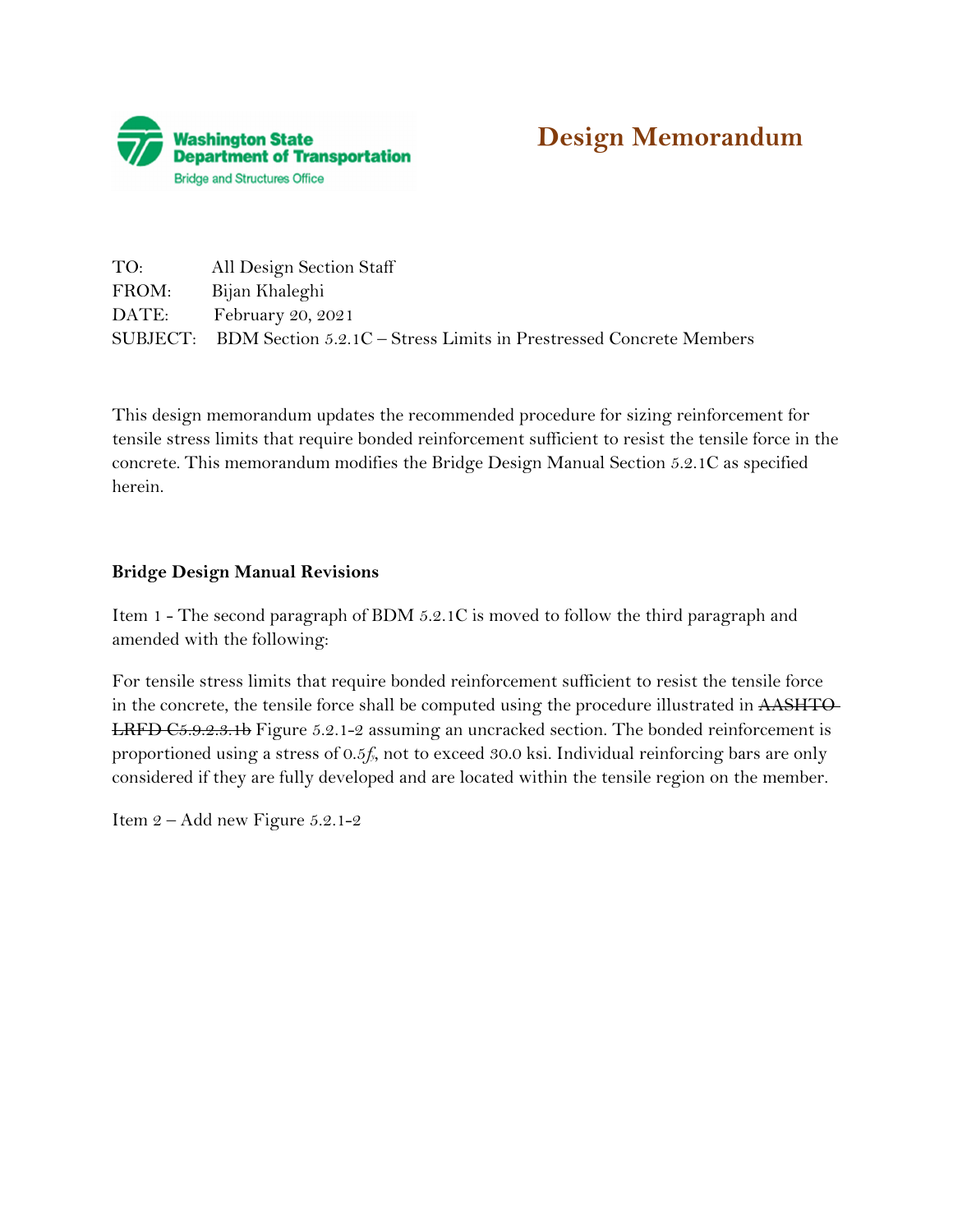

Figure 5.2.1-2 – Calculation of Tensile Force and Required Area of Reinforcement

## **Background**

AASHTO LRFD Article [5.9.2.3.1b](https://5.9.2.3.1b) provides concrete tensile stress limits for temporary conditions. Tensile stress limits are provided for areas with bonded reinforcement sufficient to resist the tensile force in the concrete and for areas without bonded reinforcement. Larger tensile stresses are permitted in areas with sufficient bonded reinforcement.

The tensile stress limit for areas without bonded reinforcement is generally construed to include areas where bonded reinforcement is not sufficient to resist the tensile force.

The commentary to AASHTO LRFD Article [5.9.2.3.1b](https://5.9.2.3.1b) prescribes a computational procedure for sizing the bonded reinforcement to permit the application of the larger tensile stress limit. However, the procedure is only accurate when the tensile stress zone is confined to a rectangular region as illustrated in AASHTO LRFD Figure C5.9.2.3.1b-1.

Modern wide flange girders have thinner top flanges than the AASHTO Type I-IV girders. The tensile zone often extends below the rectangular portion of the wide flange top flange and possibly into the web. The prescribed procedure is known to underestimate the tensile force